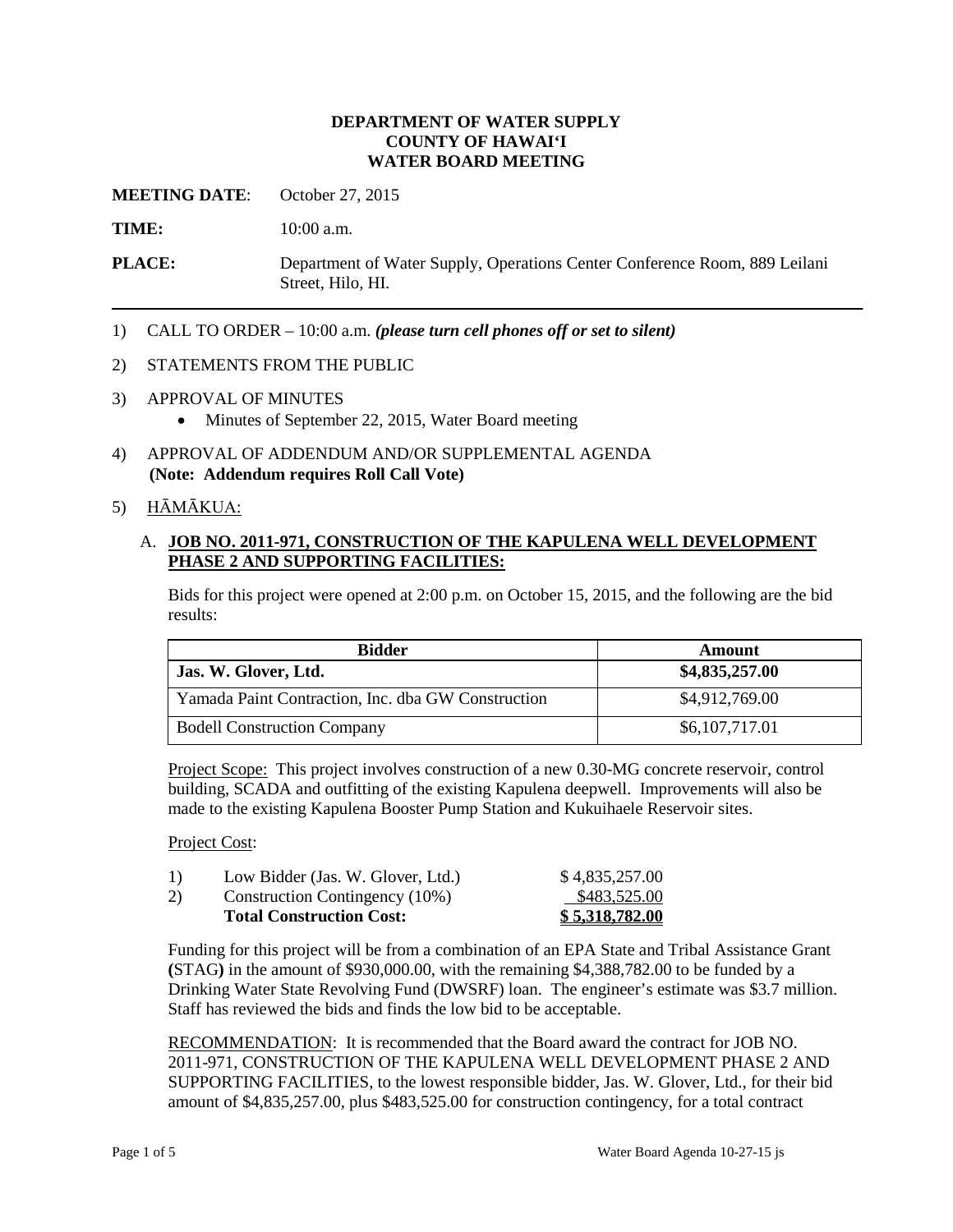amount of \$5,318,782.00. It is further recommended that either the Chairperson or the Vice-Chairperson be authorized to sign the contract, subject to review as to form and legality by Corporation Counsel.

## B. **RESOLUTION NO. 2015-03, APPROVING THE RECEIPT AND EXPENDITURE OF MONIES FOR THE KAPULENA WELL DEVELOPMENT PHASE 2 AND SUPPORTING FACILITIES PROJECT (FUNDED BY THE DRINKING WATER STATE REVOLVING FUND):**

*(Note: Resolution requires roll call vote)* 

 Resolution is a prerequisite for the Drinking Water State Revolving Fund (DWSRF) program. This Water Board Resolution No. 2015-03 seeks to supersede Resolution No. 2014-02. The Construction bids for this project were opened on October 15, 2015. This Resolution is specifically identified for the following project: JOB NO. 2011-971, KAPULENA WELL DEVELOPMENT PHASE 2 AND SUPPORTING FACILITIES, and authorizes the Manager–Chief Engineer or Deputy to execute loans and/or grants with the State Department of Health for up to \$5,100,000.00.

RECOMMENDATION: It is recommended that the Water Board adopt RESOLUTION NO. 2015-03, APPROVING THE RECEIPT AND EXPENDITURE OF MONIES FOR THE KAPULENA WELL DEVELOPMENT PHASE 2 AND SUPPORTING FACILITIES PROJECT (FUNDED BY THE DRINKING WATER STATE REVOLVING FUND), subject to approval of Corporation Counsel.

## 6) SOUTH KOHALA:

## A. **JOB NO. 2015-1029, PARKER #2 DEEPWELL REPAIR:**

 pump, power cable, column pipe, chlorination of the well and pumping assembly, and all appurtenant equipment, such as strapping and cable guards, in accordance with the plans and This project generally consists of the replacement of the existing deepwell submersible motor, specifications.

Bids for this project were opened at 1:30 p.m. on October 15, 2015, and the following are the bid results:

| Bidder                                         | <b>Bid Amount</b> | <b>Corrected Bid Amount*</b> |
|------------------------------------------------|-------------------|------------------------------|
| Derrick's Well Drilling and Pump Services, LLC | \$520,000.00      | \$294,016.90                 |

\*Bids were allowed to be corrected because of an obvious mistake, in accordance with DWS's General Requirements and Covenants and Hawaii Administrative Rules.

#### Project Costs:

| <b>Total Cost:</b>                                             | <u>\$323,000.00</u> |
|----------------------------------------------------------------|---------------------|
| 2) Contingencies $(\sim 9.9\%)$                                | \$ 28,983.10        |
| 1) Low Bidder (Derrick's Well Drilling and Pump Services, LLC) | \$294,016.90        |

Funding for this project will be from DWS's CIP Budget under Deepwell Pump Replacement. The contractor will have 240 calendar days to complete this project. The Engineering estimate for this project was \$300,000.00.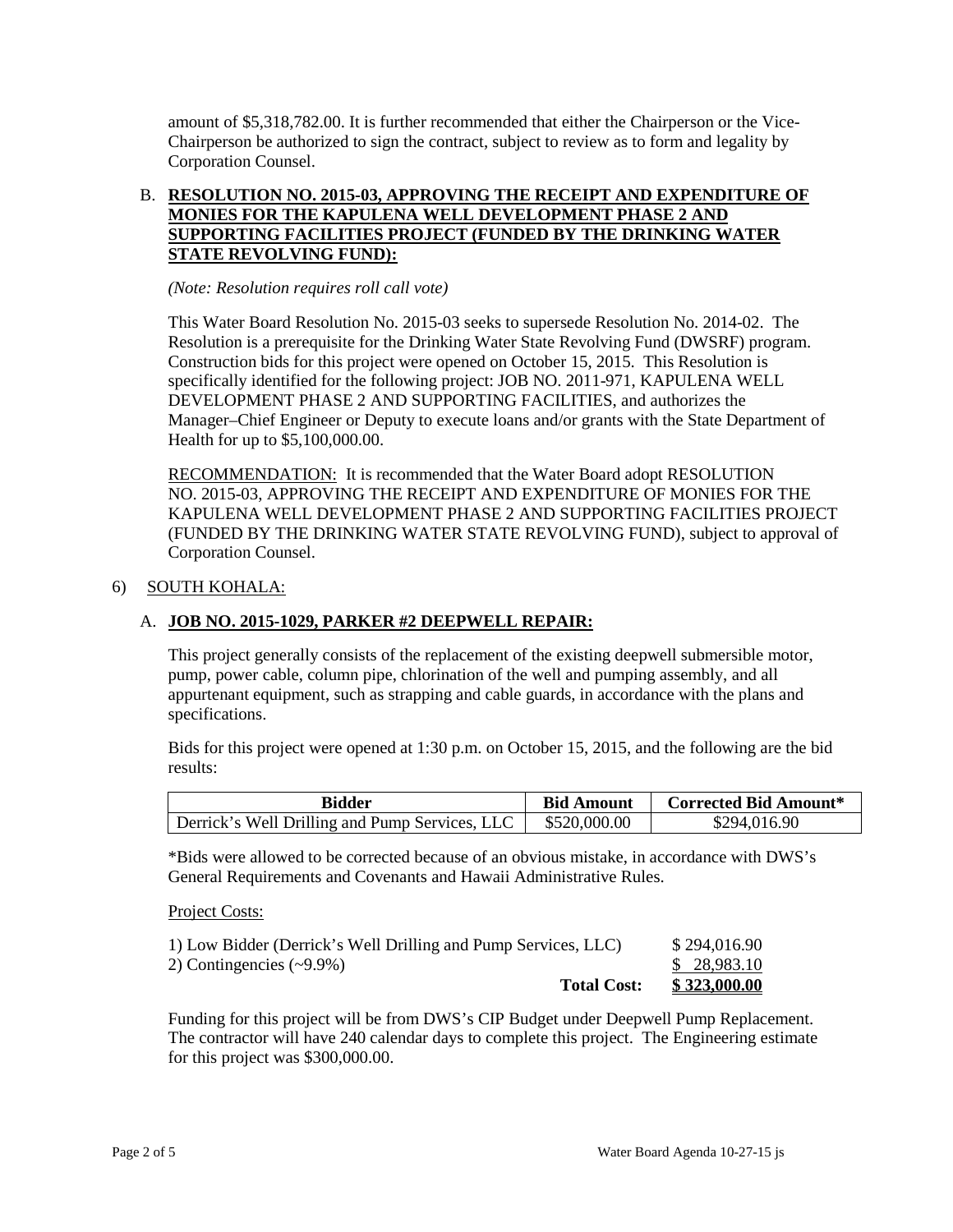RECOMMENDATION: It is recommended that the Board award the contract for JOB NO. 2015-1029, PARKER #2 DEEPWELL REPAIR, to the lowest responsible bidder, Derrick's Well Drilling and Pump Services, LLC, for their corrected bid amount of \$294,016.90, plus \$28,983.10 for contingencies, for a total contract amount of **\$323,000.00**. It is further recommended that either the Chairperson or the Vice-Chairperson be authorized to sign the contract, subject to review as to form and legality by Corporation Counsel.

## B. **JOB NO. 2014-1008, LĀLĀMILO D DEEPWELL REPAIR – TIME EXTENSION:**

 97 calendar days. The Department had issued a stop work notice to the contractor to maximize offline, and the Lālāmilo D Deepwell still being operational at reduced capacity. This action had The contractor, Beylik Drilling and Pump Service, Inc., is requesting a contract time extension of the available capacity. This was due to two wells within the Lālāmilo/Parker water system being delayed the extraction work and subsequent refurbishment of the existing submersible motor, and was beyond the control of the contractor.

RECOMMENDATION: It is recommended that the Board approve a contract time extension of 97 calendar days for JOB NO. 2014-1008, LĀLĀMILO D DEEPWELL REPAIR. If approved, the contract completion date will be revised from September 27, 2015, to January 1, 2016. 7) NORTH KONA:

# A. **JOB NO. 2012-985, HUALĀLAI DEEPWELL REPAIR - STATUS UPDATE:**

The contractor, Beylik Drilling and Pump Service, Inc., was granted a 92-calendar day time extension at the July 28, 2015, Water Board meeting for the above-mentioned project. The revised completion date was set at October 31, 2015. Contractor to provide status update.

## 8) SOUTH KONA:

# A. **1250 OCEANSIDE (HŌKULIA) WELLSITE DEVELOPMENT AGREEMENT:**

*(This Item was deferred from the September 22, 2015, Board meeting.)* 

For discussion and possible action.

#### 9) MISCELLANEOUS:

#### A. **DEDICATIONS:**

 system has been constructed in accordance with the Department's standards and is in acceptable The Department has received the following document for action by the Water Board. The water condition for dedication.

## **1. GRANT OF EASEMENT AND BILL OF SALE**

 No. of Lots: 3 Final Inspection Date: 10/15/2015 Project Name: Greenwell Subdivision, Phase I Subdivision Application No. 2003-0043 Grantors/Sellers: Anthony B. Craven Jr., et al. Tax Map Key: (3) 7-4-002:020 Facilities Charge: \$1,190.00 Date Paid: 6/17/2008 Water System Cost: \$63,000.00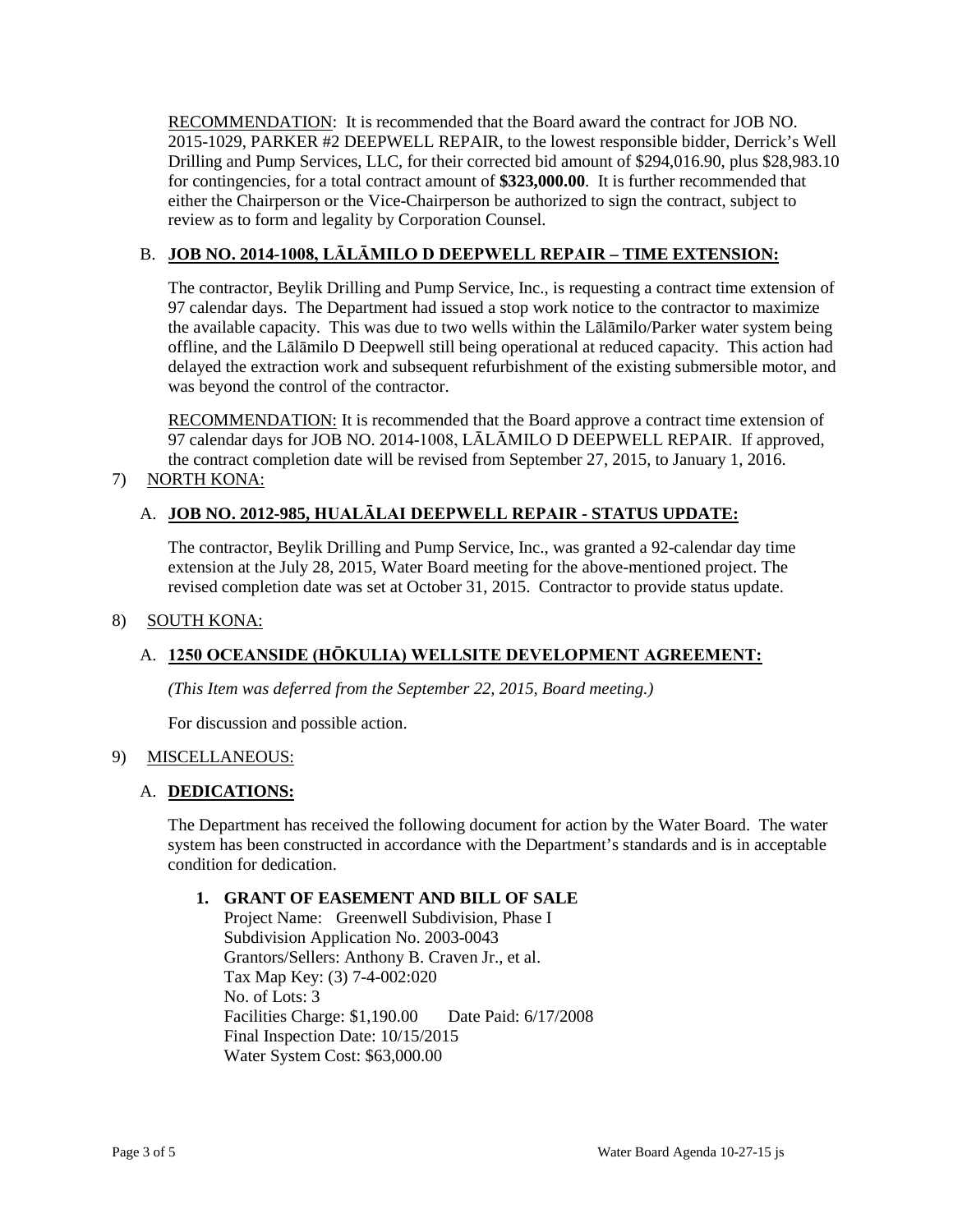RECOMMENDATION: It is recommended that the Water Board accept this document subject to the approval of the Corporation Counsel, and that either the Chairperson or the Vice-Chairperson be authorized to sign the document.

## B. **UPDATE RE: NATIONAL PARKS SERVICE'S PETITION TO DESIGNATE KEAUHOU AQUIFER AS A GROUND WATER MANAGEMENT AREA:**

For discussion and possible action.

# C. **EXECUTIVE SESSION RE: NATIONAL PARKS SERVICE'S PETITION TO DESIGNATE KEAUHOU AQUIFER AS A GROUND WATER MANAGEMENT AREA:**

 Hawai'i Revised Statutes, Sections 92-4, 92-5(a)(2), to discuss mediation as directed by the Commission on Water Resource Management regarding the National Park Service's petition to consulting with the Water Board's attorney on questions and issues pertaining to the Water The Water Board anticipates convening an executive meeting, closed to the public, pursuant to designate Keauhou Aquifer as a Ground Water Management Area, and for the purpose of Board's powers, duties, privileges, immunities and liabilities.

## D. **DISCUSSION OF AMENDING DWS RULE 3-10, REGARDING LEAK ADJUSTMENTS:**

 The Board will discuss the proposals regarding amendments to DWS Rule 3-10, regarding leak adjustments.

# E. **MONTHLY PROGRESS REPORT**:

 available to respond to questions by the Board regarding the status/progress of any project. Submission of Progress Report of Projects by the Department. Department personnel will be

#### F. **REVIEW OF MONTHLY FINANCIAL STATEMENTS:**

 Submission of financial statements and information relating to the financial status of the relating to the financial status of the Department. Department. Department personnel will be available to respond to questions by the Board

#### G. **MANAGER-CHIEF ENGINEER'S QUARTERLY UPDATE:**

 Report on the first quarter of Fiscal Year 2015-2016 by the Manager-Chief Engineer, with discussion.

### H. **MANAGER-CHIEF ENGINEER'S REPORT:**

The Manager-Chief Engineer will provide an update or status on the following:

- 1) 2015 Hawai'i Water Works Association (HWWA) Conference
- 2) Public Information and Education Specialist Update
- 3) 2016 Water Board Meeting schedule
- 4) Recognition of Employee of the Quarter

#### I. **CHAIRPERSON'S REPORT:**

Chairperson to report on matters of interest to the Board.